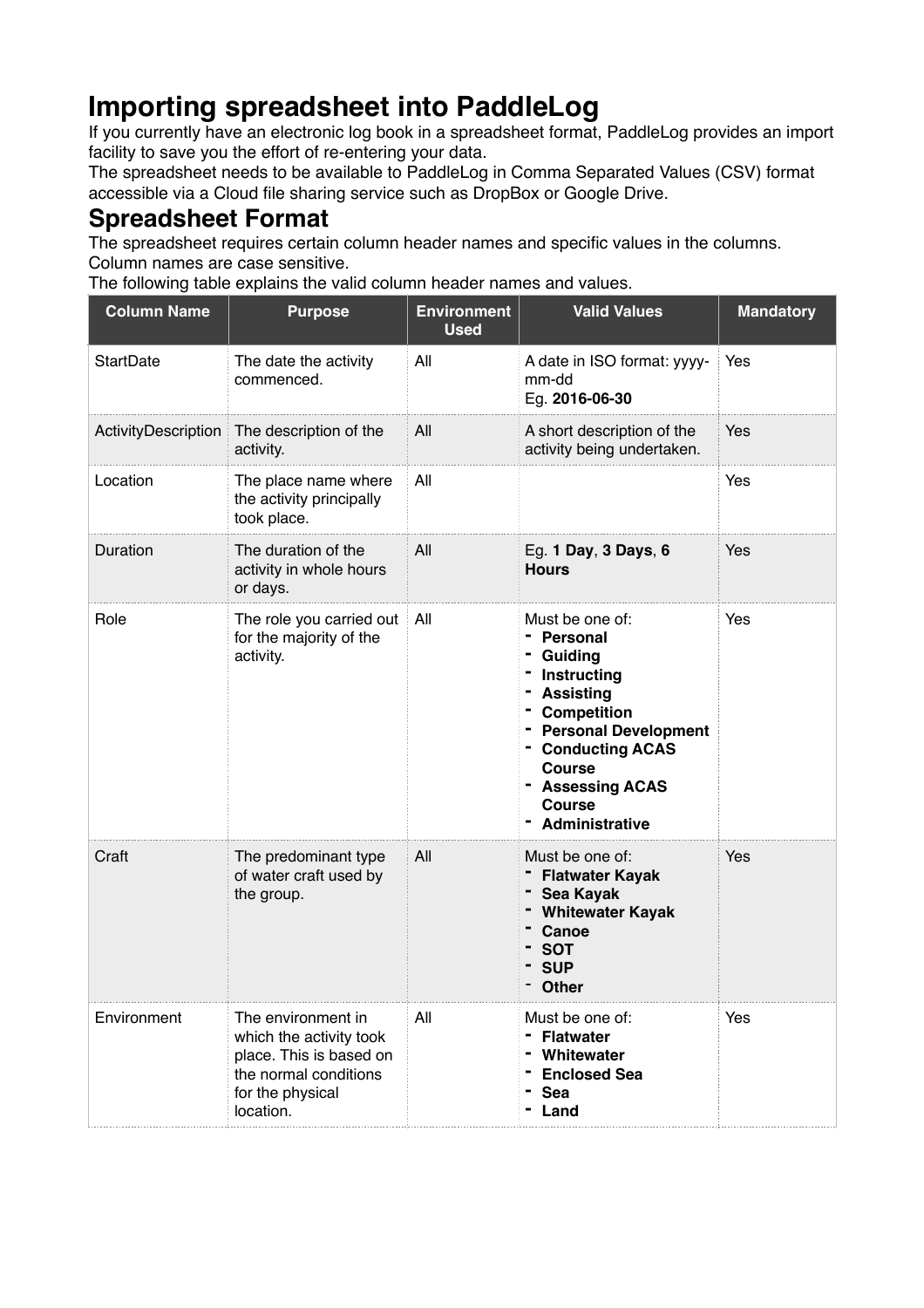| <b>Column Name</b> | <b>Purpose</b>                                                          | <b>Environment</b><br><b>Used</b>       | <b>Valid Values</b>                                                                                                                                                                    | <b>Mandatory</b> |
|--------------------|-------------------------------------------------------------------------|-----------------------------------------|----------------------------------------------------------------------------------------------------------------------------------------------------------------------------------------|------------------|
| Weather            | The general weather<br>conditions for thee<br>majority of the activity. | All                                     | Must be one of:<br><b>Sunny</b><br><b>Overcast</b><br><b>Showers</b><br>Rain<br><b>Varied</b>                                                                                          | Yes              |
| Wind               | The wind speed range<br>for the majority of the<br>activity.            | Flatwater<br>Sea<br><b>Enclosed Sea</b> | Must be one of:<br>$-$ 0-5 $kn$<br><sup>-</sup> 5-10kn<br>10-15kn<br>15-20kn<br>Over 20kn<br>Varied                                                                                    | Yes              |
| WindDirection      | The direction of the<br>wind for the majority of<br>the activity.       | Flatwater<br>Sea<br><b>Enclosed Sea</b> | If specified, must be one<br>of:<br>- Not Stated<br>- North<br><b>North East</b><br>East<br><b>South East</b><br>- South<br><b>South West</b><br>West<br><b>North West</b><br>- Varied | <b>No</b>        |
| Swell              | The wave height of the<br>swell for the majority of<br>the activity.    | Sea<br>Enclosed Sea                     | Must be one of:<br>- Nil<br>$-0.5m$<br>$0.5 - 1.0m$<br>$1.0m-1.5m$<br>$1.5 - 2.0m$<br>Over 2.0m<br>- Varied                                                                            | Yes              |
| Seas               | The wave height of the<br>seas for the majority of<br>the activity.     | Sea<br><b>Enclosed Sea</b>              | Must be one of:<br>- Nil<br>- 0-0.5m<br>$-0.5-1.0m$<br>$1.0m-1.5m$<br>$1.5 - 2.0m$<br>Over 2.0m<br>- Varied                                                                            | Yes              |
| Surf               | The wave height of the<br>surf for the majority of<br>the activity.     | Sea                                     | Must be one of:<br><b>Nil</b><br>0-0.5m<br>$0.5 - 1.0m$<br>$1.0m-1.5m$<br>$1.5 - 2.0m$<br>Over 2.0m<br>- Varied                                                                        | Yes              |
| <b>RiverGrade</b>  | The grading of the<br>white water.                                      | Whitewater                              | May be one or more of<br>1,2,3,4 or 5 separated by a<br>single space.<br>Eg. 23                                                                                                        | Yes              |